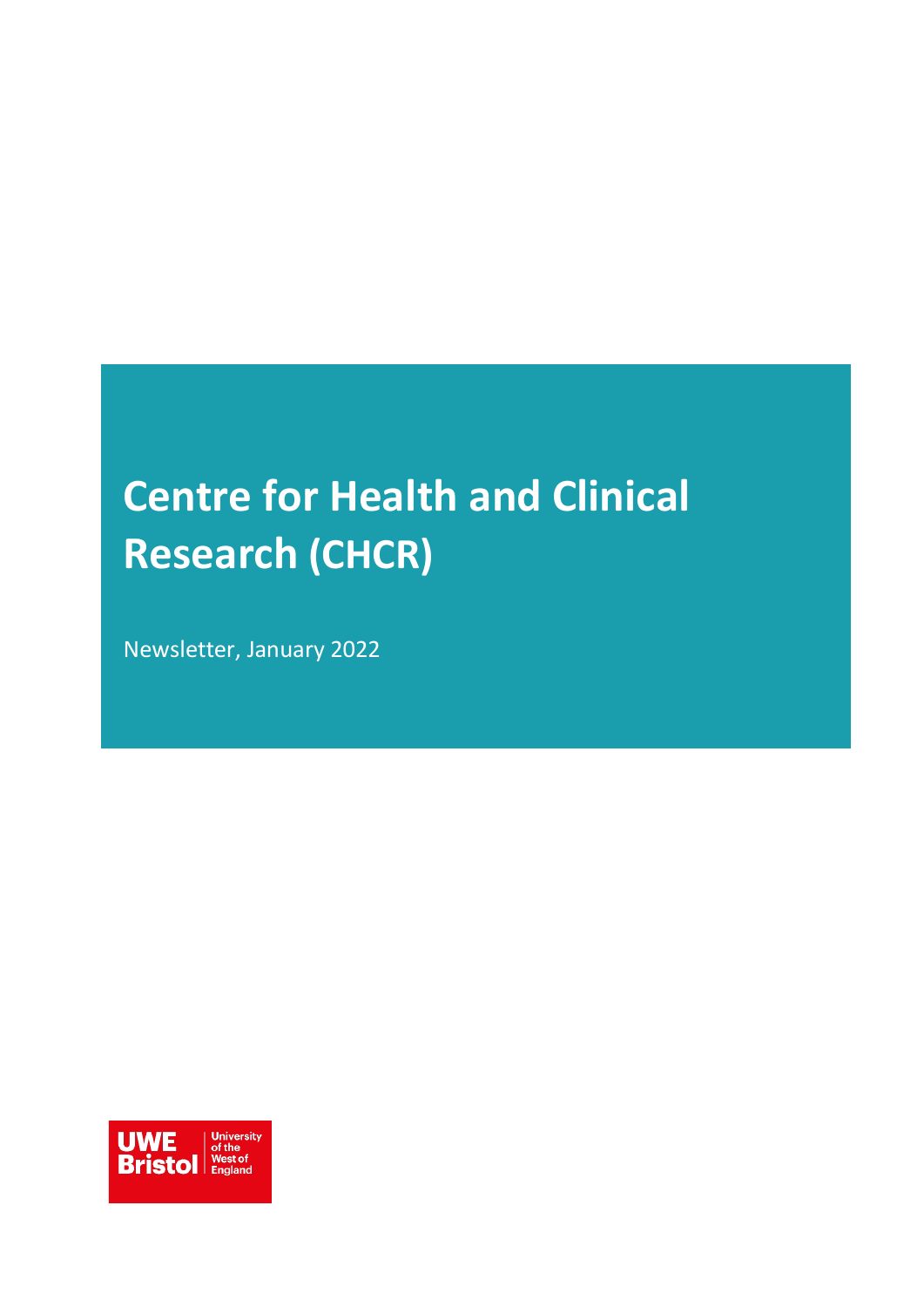### **Introduction from the Director**

We have had an exciting six months in the Centre for Health and Clinical Research (CHCR) with numerous accolades, appointments and promotions that you will find detailed in the newsletter. Whilst we are all hoping that the impact of COVID-19 is reducing, we have demonstrated our Centre's strengths over the past two years to retain, and in some cases grow, our activities.



I would firstly like to congratulate **Professor Jonathan Benger** who was awarded a CBE in the New Year Honours. Jonathon leads the Emergency Care research theme in CHCR, as well as being a Consultant in Emergency Medicine at University Hospitals Bristol and Weston NHS Foundation Trust (UHBW) and the Chief Medical Officer for NHS Digital. Whilst Jonathan does not hesitate to acknowledge the outstanding teams that he works with, his leadership is paramount to the success of Emergency Care research

carried out within the region and its wider impact.

We were delighted that four members of CHCR were successful in the UWE Bristol Academic Promotion Scheme; formally recognising the impressive research and knowledge exchange activities that they have been leading. Congratulations to the following:

#### **Associate Professors**





[\(Find out more about Jo and Mwidimi in the MAMBO theme report.](#page-7-0))

#### **Professors**

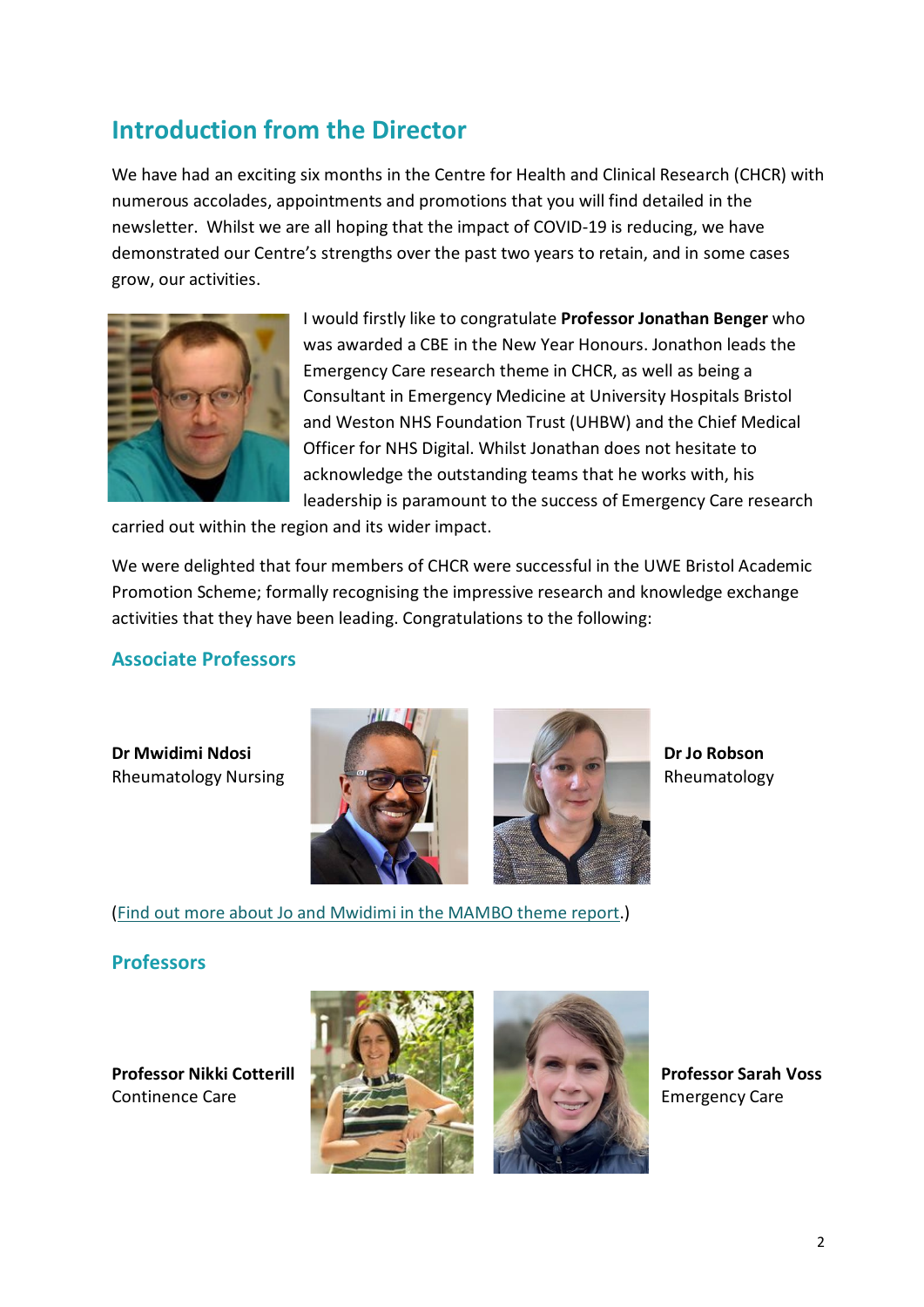In October, we welcomed two new PhD students:



**Charlie Gerlis** is a physiotherapist with experience in musculoskeletal and pulmonary rehabilitation. She has research experience in testing a COPD self-management intervention and rehabilitation following COVID-19. Her particular interest is in promoting self-management using behaviour change techniques. Charlie's PhD is funded by Versus Arthritis UK and the project aims to develop a digital behaviour change intervention to

promote physical activity for people with rheumatoid arthritis, using a co-design process. She is initially conducting surveys of people with rheumatoid arthritis and of healthcare professionals to understand experiences of existing digital interventions and acceptability and feasibility of potential future digital platforms. Charlie is being supervised by **Professor Fiona Cramp, Dr Serena Halls, Dr Alice Berry** and **Dr Michael Loizou.**

**Sasithorn Saengrueangrob** is a physiotherapist with clinical experience in community



rehabilitation, especially patients with knee osteoarthritis, type 2 diabetes mellitus, and hemiparesis. Her research experience is in people with knee osteoarthritis about their pain and functional outcomes and in people with type 2 diabetes mellitus to investigate the effectiveness of an intervention. She particularly focuses on developing a combined exercise intervention and self-management programme in people with

knee osteoarthritis. In Thai society, middle-aged and older adults have a high prevalence of



knee osteoarthritis. A suitable intervention needs to consider relevant factors such as culture, behaviour, and evidence to develop an intervention for the Thai rural community that enhances their function and quality of life. Sasithorn received a scholarship from the Thailand Government to carry out her PhD and is being supervised by **Professor Nicola Walsh, Dr Mary Cramp** and **Dr Alice Berry**.

I do hope that you enjoy reading the news from our themes and encourage you to get in touch for further information. To find out more about our research, please visit our [website](https://www.uwe.ac.uk/research/centres-and-groups/chcr) and follow us on Twitter [@CHCR\\_UWE.](https://twitter.com/chcr_uwe)

For additional queries, please contact me by email [\(Fiona.Cramp@uwe.ac.uk\)](mailto:Fiona.Cramp@uwe.ac.uk) or telephone 0117 3288501.

#### **Fiona Cramp Professor of Long Term Conditions and Director of CHCR**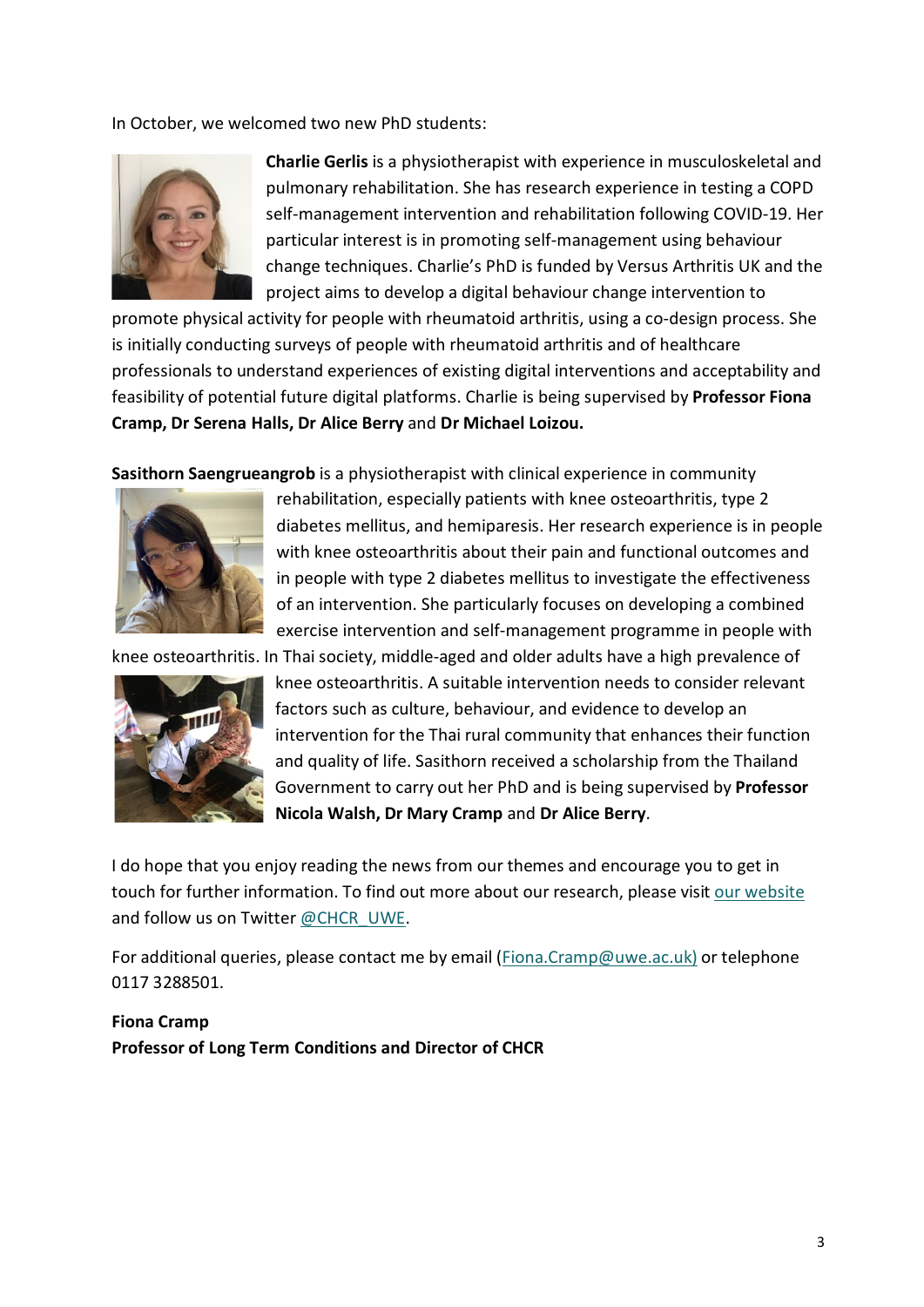# **News from the Emergency Care theme**

Theme Lead Professor [Jonathan Benger](mailto:Jonathan.Benger@uwe.ac.uk)

#### **New team members**

The Emergency Care Theme has recently welcomed three new colleagues:

- **Cathy Liddiard** is a Research Associate who is supporting the Research in Emergency Care Avon Collaborative Hub (REACH).
- **Alice Colombo** is the new Research Administrator for the Trainees in Emergency Research Network (TERN) and the National Institute for Health Research (NIHR) Emergency Care Incubator which are both hosted by REACH. Both Cathy and Alice have worked previously with other CHCR Themes, and we are delighted that they have chosen to stay on at UWE Bristol!
- Sarah Blakey is a paediatric registrar at University Hospitals Bristol and Weston NHS Foundation Trust. Sarah has been seconded to the team to work with **Dr Mark Lyttle** on paediatric emergency care research.

#### **Internship**

During September-November 2021, we were joined by **Anna Mulvihill** on a UWE Bristol-ARC (Applied Research Collaborative) West research internship. Anna is a UWE Bristol Learning Disabilities Nursing graduate, and recently won the Nursing Times award for 'Student Nurse of the Year: Learning Disabilities'.

#### **Research in Emergency Care Avon Collaborative Hub (REACH)**



On 18 October 2021, REACH celebrated a year since launch with a 'Showcase and Future Focus' event. Held online, it was attended by over 70 academics, clinicians, commissioners and members of the public from across

Bristol and the surrounding areas. The event opened with a keynote address from Professor Daniel Lasserson, sharing the latest research on his work on providing acute care outside hospital. Professors Sarah Purdy (University of Bristol) and **Jonathan Benger** (UWE Bristol), the co-directors of REACH, then chaired an afternoon session including a showcase of REACH's research, followed by a consultation discussion with attendees to consider what areas REACH should prioritise over the coming years. A [full report on the event and recording](https://www.bristolhealthpartners.org.uk/latest-news/2021/11/09/reach-collaborative-hub-leading-urgent-and-emergency-care-research-celebrates-its-first-year/1531) is available.

#### **NIHR Emergency Care Incubator**

The incubator is designed to encourage and support doctors, nurses, paramedics and other allied health professionals to consider clinical academic careers with mentorship from experts in the field. A forum was held in October 2021 to consult with members about how best the incubator could support them. A follow-on forum held in December 2021 focussed on patient and public involvement in research and was facilitated by **Dr Andy Gibson** (Associate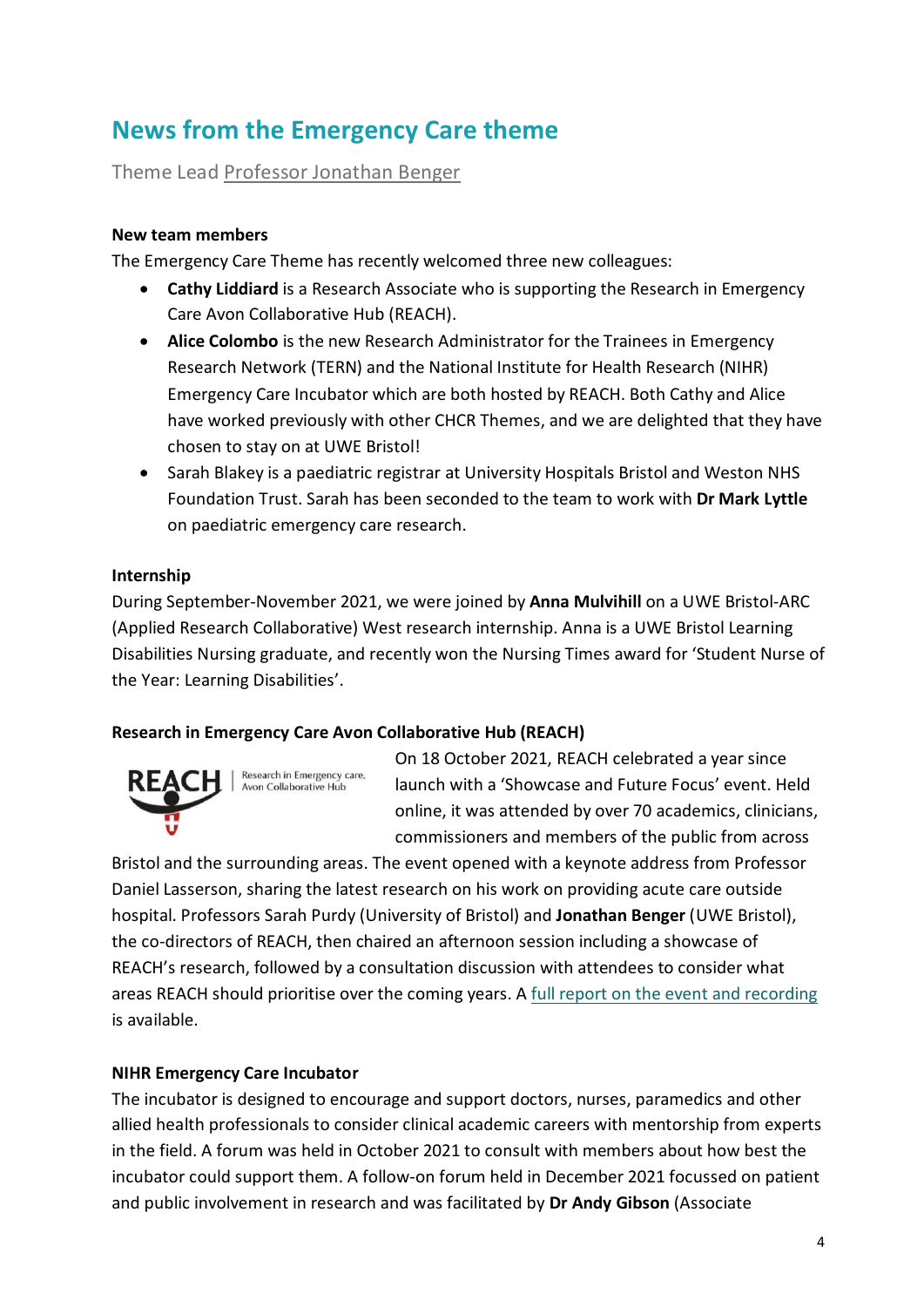Professor in Patient and Public involvement at UWE Bristol). The Incubator currently has 86 members and numbers are rising. Updates can be followed on Twitter [@ECIncubator.](https://twitter.com/ECIncubator)

#### **Research update**

Members of the Emergency Care theme are currently engaged in a wide range of studies covering prehospital care, adult and paediatric emergency care, urgent primary care and service delivery. Further details of our work can be found on the [REACH webpages.](https://www.bristolhealthpartners.org.uk/reach/current-projects/) For Emergency Care at UWE Bristol, 2022 looks to be an exciting year. The theme will be delivering on three large NIHR-funded projects as well as new bidding strategy, so look out for further updates!

#### **Research highlights**

**Professor Edd Carlton** and **Dr Tom Roberts** have been involved in new research on e-scooter injuries presenting to the Emergency Department. This has resulted in a parliamentary document: ['The safety of private e-scooters in the UK'.](https://www.pacts.org.uk/wp-content/uploads/PACTS-The-safety-of-private-e-scooters-in-the-UK-Report-5.0.pdf)

Finally, we are delighted to announce that the South West Academic Health Science Network (AHSN) has funded **Dr Laura Goodwin's** work looking at birth before arrival at hospital and heath inequalities. This work will begin in March 2022 for a nine-month duration, and investigate inequalities in birth before arrival at hospital, rates of neonatal hypothermia, and advice given to callers who dial 999 regarding an imminent birth.

# **News from the ACTIoN theme** (Assessment, Care, Treatment in Neurology)

Theme Lead [Professor Richard Cheston](mailto:richard.cheston@uwe.ac.uk)

During the summer, **Dr Gary Christopher** was appointed as one of three directors for the [Dementia Health Integration Team \(HIT\)](https://www.bristolhealthpartners.org.uk/health-integration-teams/dementia-hit/) and has since led successful bids to the Ageing Well programme.



**Professor Nikki Cotterill** along with and the CONfidence app team won the Nursing Times Award for Continence Promotion and Care category at the Nursing Times Awards 2021. The judges praised the team for the "novel innovation that has significant potential to empower many people living with bladder and bowel leakage to self-help and improve their symptoms". The Nursing Times Awards are the most respected and relevant awards in the nursing and healthcare sector, representing true excellence in nursing and patient care.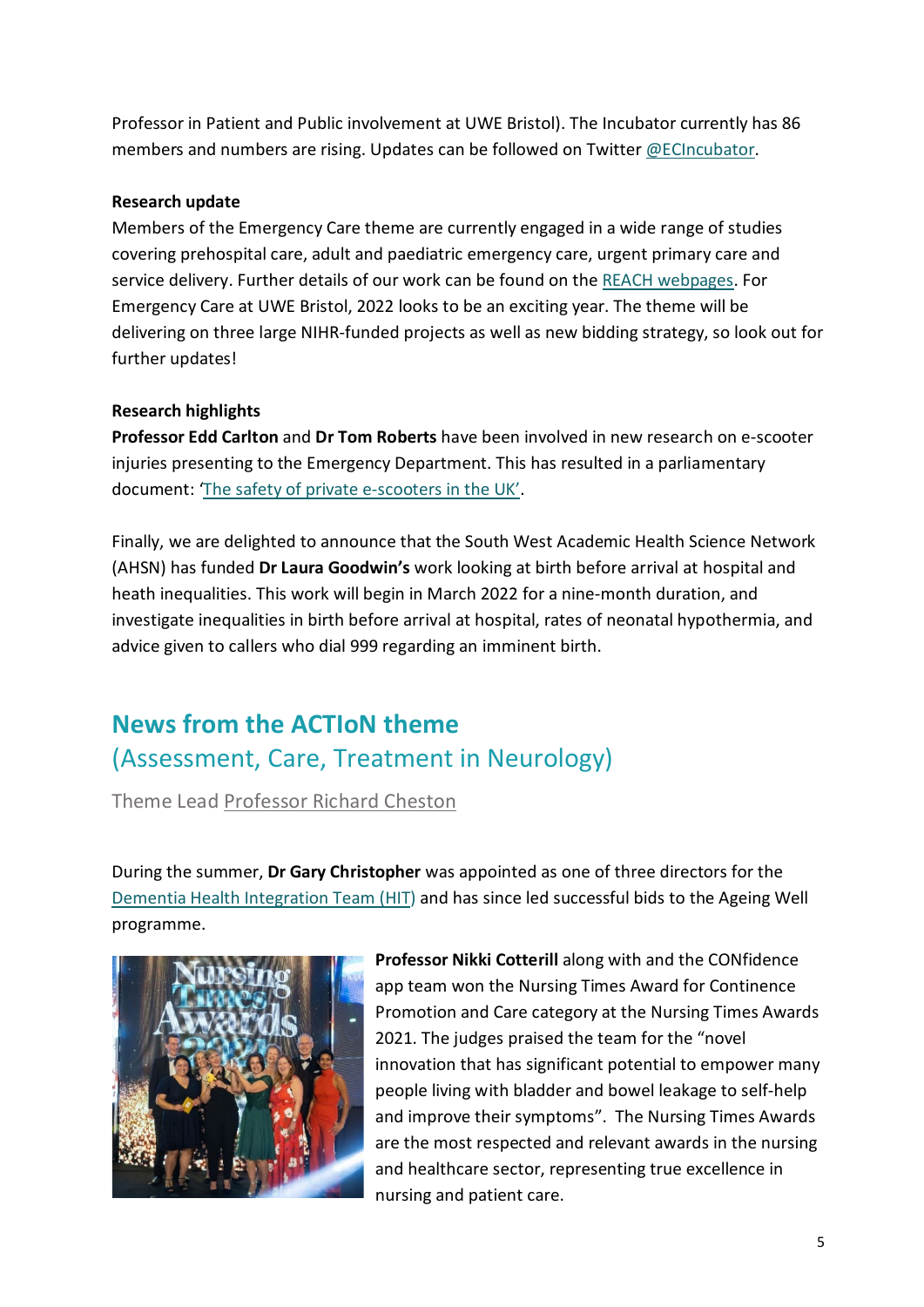#### **Funding successes**

**Professor Rik Cheston**, along with **Mei Champ** were part of a research team that has been awarded £25,000 from the Alzheimer's Research UK Inspire fund to improve knowledge and increase understanding of brain health in order to prevent dementia across five major Chinese communities in the UK.

**Professor Rik Cheston,** along with **Dr Emily Dodd** were also successful with two grant applications - an additional £22,000 from the NIHR to extend the ADAPT (Asian communities enhanced Dementia PaThway) project, and a similar amount of Research Capability Funding from Bristol, North Somerset and South Gloucestershire Clinical Commissioning Group (BNSSG CCG) to carry out preliminary work on the LivDem project.

**Professor Nikki Cotterill** has been awarded £31,750 through the BABCON HIT (Bladder and Bowel Confidence HIT) to improve access to continence services in Bristol.

#### **Dissemination**

**Dr Praveen Kumar** was an invited keynote speaker at the Association of Chartered Physiotherapists in Neurology online conference in October 2021. He also presented at the World Stroke Conference in October and followed this up by presenting on two projects at the UK Stroke Forum and the Council for Allied Health Professionals in Research (CAHPR) Oxford and Southwest Joint Conference in November.

A feasibility study, supervised by **Dr Praveen Kumar,** explored the use of accelerometerembedded Lycra sleeves to test wear compliance and record upper limb activity in people with stroke. This project won the Best Poster Award at the CAHPR Oxford and South West Joint Conference, with the poster being prepared by student physiotherapist Rosie O'Reilly.

**Professor Rik Cheston** was an invited online speaker at the 5<sup>th</sup> Annual Conference of Chilean Neuro-Psychological Rehabilitation in November, and presented (in person!) at the Chinese Community Well-being group annual conference in Bristol in September.

Several research papers have been published by the theme during the past six months including articles in the Journal of Prosthetics and Orthotics, Trials, Dementia and the International Journal of Aging and Human development. **Professor Rik Cheston** also had a chapter on 'psychotherapy with people with dementia who are narcissistic' published in the book Clinical Studies in Neuro-psychoanalysis Revisited.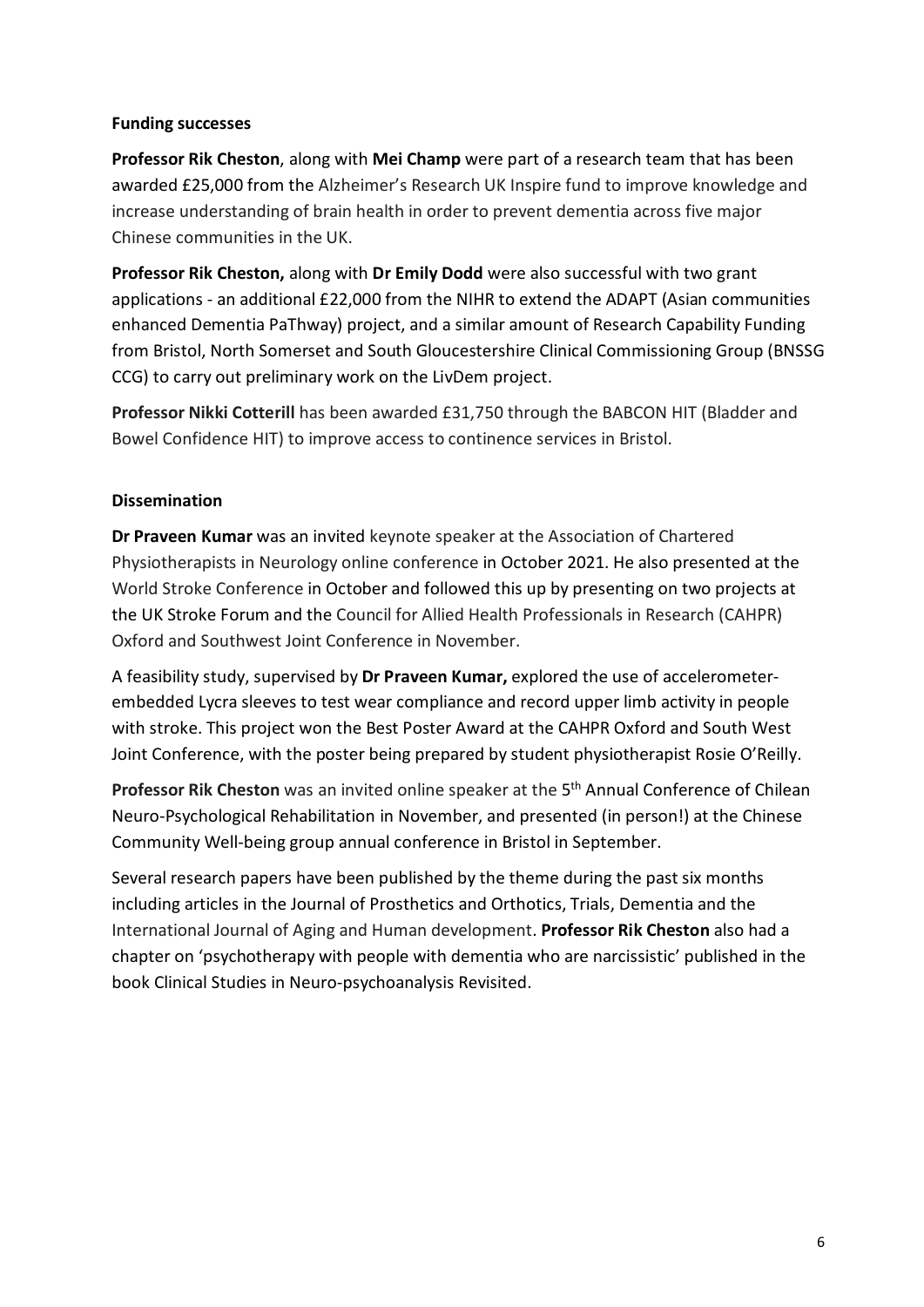# **News from the PROactive theme**  (Pain, Rehabilitation and Innovation)

Theme Lead: [Professor Candy McCabe](mailto:candy.mccabe@uwe.ac.uk)

The second half of 2021 began on a congratulatory note with **Dr Jenny Lewis** appointed as an Associate Professor for Clinical Research and **Lisa Buckle** appointed as Research Project Facilitator at the Royal United Hospital, Bath.

We have been actively disseminating our work, with a total of seven abstracts presented at online conferences and eleven invitations as guest speakers. **Julie Armoogum** presented an abstract on health care professionals' views regarding chronic post cancer treatment pain in cancer survivors at the UK Oncology Nursing Society conference. This work was related to her ongoing PhD, which is now in its final year. **Dr Sharon Grieve** presented an abstract at the Royal College of Nursing's International Nursing Research Conference regarding the establishment of a virtual research network. The Research Network is a forum hosted in collaboration with the Royal United Hospital's Academic Library, with the aim of uniting health professionals who have an interest in research.

Papers published during this period, include one with a focus on chronic primary pain in children and young people, led by **Dr Jeremy Gauntlett-Gilbert** and published in the British Journal of Social Work. This explanatory review paper was written for social work colleagues, particularly those who are trying to judge safeguarding concerns. Other publications covered topics such as Complex Regional Pain Syndrome, stroke, and pain assessment for people who are living with advanced dementia in a care home environment.

Many members of PROactive are involved in other roles alongside their substantive posts. **Professor Candy McCabe** and **Dr Alison Llewellyn** lead the Bristol Health Partners Chronic Pain HIT. They co-organised a research webinar where guest speakers included **Professor Nicki Walsh** who gave an update on her recent knee osteoarthritis research, and **Dr Jeremy Gauntlett-Gilbert** who spoke about paediatric pain and autism.

A CAHPR Southwest panel discussion event was held in September, with a focus on barriers and enablers to allied health professional research. This was organised by **Dr Jen Pearson** and **Jessica Coggins**, chaired by **Professor Fiona Cramp** and featured **Professor Nicki Walsh** as a panel member.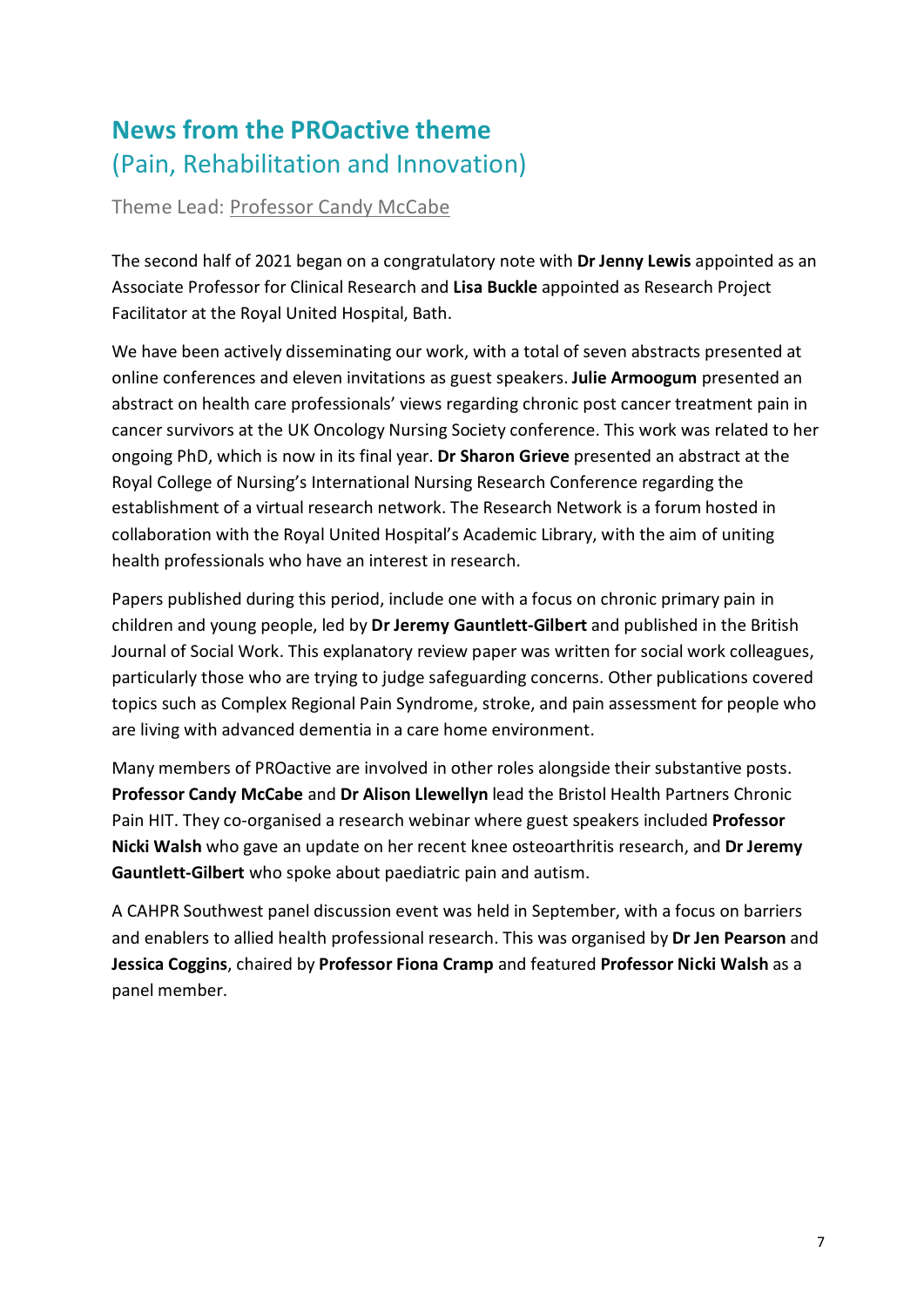### **News from the MAMBO theme**

### [\(Musculoskeletal Management, Measurement, Behaviour Change and](https://www1.uwe.ac.uk/hls/research/healthandclinicalresearch/researchthemes/mambo.aspx)  [Outcomes\)](https://www1.uwe.ac.uk/hls/research/healthandclinicalresearch/researchthemes/mambo.aspx)

Theme Lead: [Dr Emma Dures](mailto:Emma2.Dures@uwe.ac.uk)

#### **Early career researcher achievement**

**Dr Bethan Jones** was awarded a prize as part of Rheumatology Advances in Practice Trainee Publishing Programme 2021 for her PhD paper: *[Factors associated with patient activation in](https://doi.org/10.1093/rap/rkab053)  [inflammatory arthritis: a multisite cross-sectional study.](https://doi.org/10.1093/rap/rkab053)* You can hear more about Bethan's work in the [podcast,](https://academic.oup.com/rheumatology/pages/podcas) first broadcast on 2 December 2021.

**Jamie Hulley-Mills** completed his research internship with MAMBO in September 2021. His abstract reporting a systematic review of the effectiveness of interventions to reduce psychological distress in patients with autoimmune rheumatic conditions has been accepted for presentation at the British Society for Rheumatology Conference in April 2022. Jamie has also been successful in obtaining a UWE Bristol Personal Research Training Award to undertake a research methods module at UWE Bristol and aims to develop a clinical academic career.

#### <span id="page-7-0"></span>**Introducing our newest Associate Professors**

Congratulations to **Dr Jo Robson** and **Dr Mwidimi Ndosi** on their promotions to Associate Professor. Jo has an interest in outcome measurement in the rare rheumatic diseases. She has led the international development of patient reported outcome measures in ANCA associated vasculitis, giant cell arthritis and the impact of steroids in rheumatic and other conditions. She is also interested in self-management and educational support for patients with rare rheumatic conditions including lupus and systemic sclerosis.

Mwidimi has research interest in health outcomes, educational interventions and rheumatology nursing. He has led the development of European recommendations for patient education in inflammatory arthritis and dissemination across Europe.

#### **New studies underway**

#### **Development of an app to support self-management in newly diagnosed patients**

The Bristol Bones and Joints (BBJ) HIT, co-directed by **Dr Emma Dures**, has received funding from NHS Charities to develop an app to support the self-management of patients newly diagnosed with an inflammatory rheumatic condition. The BBJ HIT is working with health-tech company ['Living With'](https://www.livingwith.health/). We are delighted that Health Psychology Masters student, Alana Cave, is joining the team to support the development and evaluation of the app.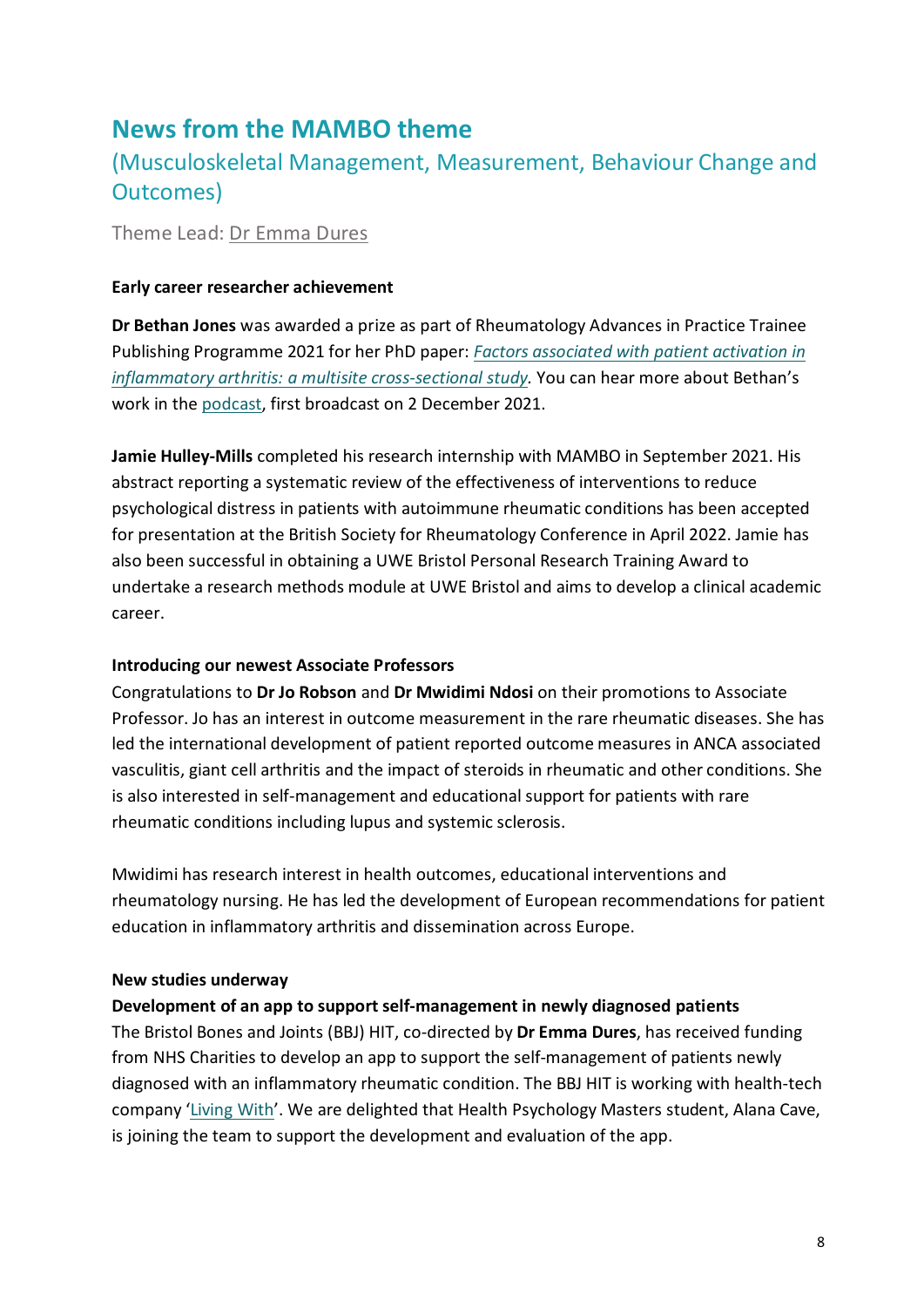#### **Identifying support needs for rheumatology patients following COVID-19 shielding**

**Dr Emma Dures**, **Christine Silverthorne** and **Dr Bethan Jones** are collaborating with Dr Will Tillett (Consultant Rheumatologist at the Royal United Hospital, Bath) to understand the physical and psychological impact of shielding for patients with inflammatory rheumatic diseases, including changes to supported self-management. The research is funded by the Bath Institute for Rheumatic Diseases.

#### **JOINT SUPPORT**

**Dr Emma Dures** is part of the JOINT SUPORT team conducting a feasibility study to assess the design of a multi-centre randomised controlled trial of the clinical and cost-effectiveness of a caregiving intervention for people with chronic musculoskeletal pain. The team is led by Dr Toby Smith (Associate Professor in Physiotherapy at the University of East Anglia) and funded by NIHR Research for Patient Benefit.

#### **Developing European guidelines for fatigue management in rheumatology**

**Dr Emma Dures** is leading the European Alliance of Associations for Rheumatology taskforce to develop recommendations for the management of fatigue in people with inflammatory rheumatic diseases. The multi-disciplinary taskforce is made up of from 26 health professionals and patient partners from 14 countries. The taskforce held their first meeting online in September and have registered their first systematic review on PROSPERO.

### **News from the Knowledge Mobilisation and Evaluation Theme**

Theme Lead: [Professor Nicola Walsh](mailto:nicola.walsh@uwe.ac.uk)

#### **Recognition for COVID vaccination work**



Congratulations to members of CHCR and the Science Communication Unit who were part of a team shortlisted for a Health Services Journal Award in the NHS Race Equality

category. The work led by BNSSG CCG involved community leaders, clinicians, CCG staff and academics working together to support COVID-19 vaccination uptake in some of the most vulnerable and at-risk populations in our area. This approach resulted in a significant uptake within target populations with positive impact on the health of the local community.

#### **EPPIC Study**

The Enhancing Post-injury Psychological Intervention and Care (EPPIC) study is a collaborative research project involving NHS patients, practitioners, health researchers, creative artists (drama and film) aiming to improve the management of injured adults' psychological needs. EPPIC was funded by an NIHR Knowledge Mobilisation Research Fellowship awarded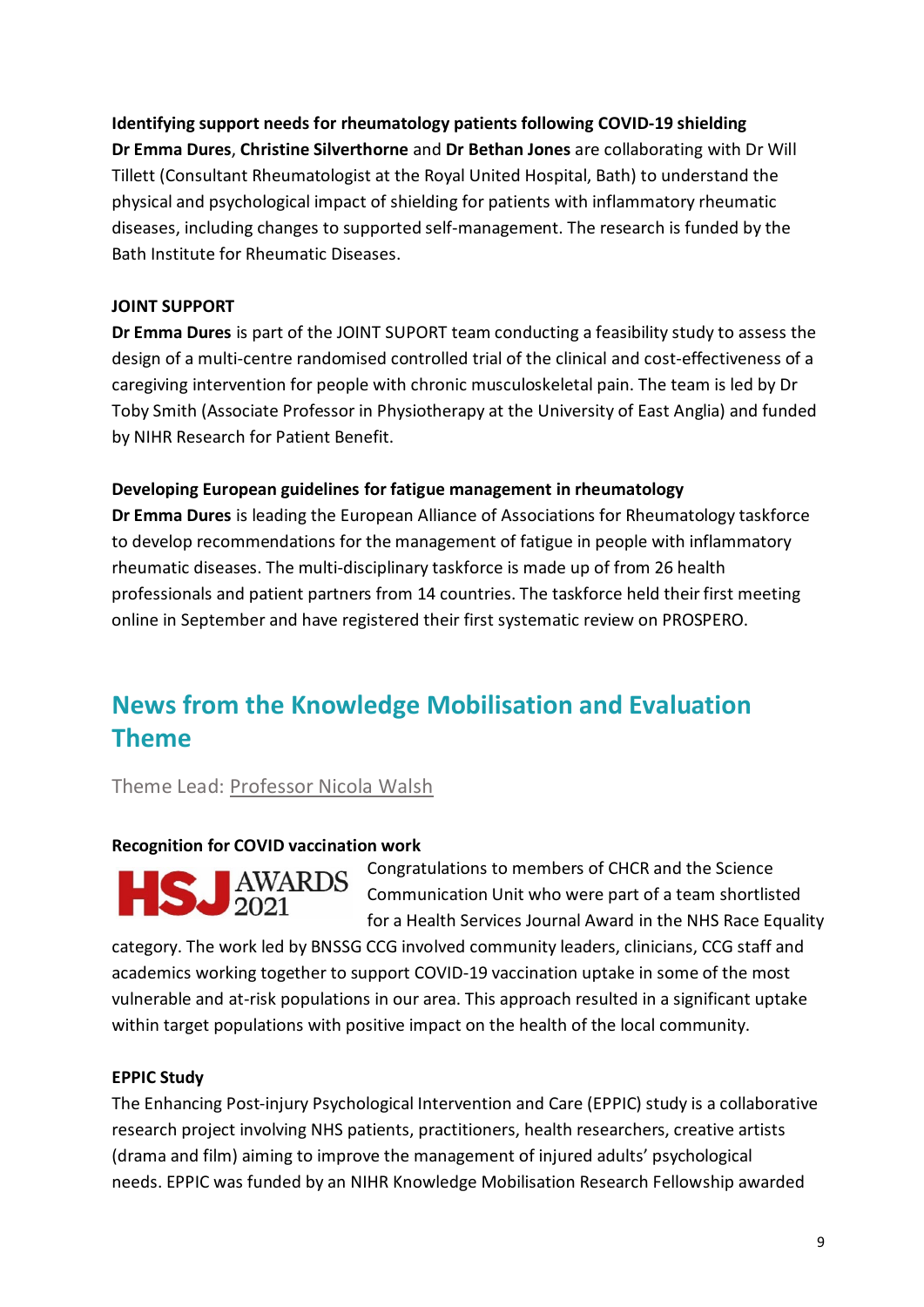to **Kate Beckett** and uses forum theatre to mobilise diverse knowledge about the psychological impact of injury. Dissemination activities have been supported by Faculty QR funding and supported by **Dr Toity Deave**.



EPPIC is committed to improving the management of post-injury psychological disorders (e.g., PTSD, depression, and anxiety) – these affect more than 30% of hospitalised injured adults and have a significant impact on recovery outcomes.

The [EPPIC webpage](https://www.uwe.ac.uk/research/centres-and-groups/chcr/research-themes/knowledge-mobilisation/eppic) provides links to a range

of EPPIC resources to further this work. The tool is aimed at clinical trainees and NHS practitioners, and best used as a facilitated group exercise, but also suitable for individual reflection or continuing professional development.

#### **COVID-19 Clinician's Cohort or (Cocco) study**

**Kate Beckett** was a co-author on the Cocco study which provided empirically grounded recommendations for forward-facing psychological care of frontline doctors and is published in the [International Journal of Environmental Research and Public Health.](https://www.mdpi.com/1660-4601/18/18/9675)

#### **Investigating the NHS Workforce**

Researchers from UWE Bristol in collaboration with ARC-West and the West of England Academic Health Science Network have been awarded £275,000 funding for an NHS Insights Prioritisation Programme project investigating the healthcare impact of the Additional Roles Reimbursement Scheme whereby a variety of healthcare professionals including physiotherapists, social prescribers and community pharmacists amongst others become employed within primary care as part of the multidisciplinary team. For further details, please contact Nicola Walsh [\(nicola.walsh@uwe.ac.uk\)](mailto:nicola.walsh@uwe.ac.uk).

#### **NHS Health Education England National Evaluation Framework**

**Dr Vincent Singh** led a successful tender for UWE Bristol to be added to the NHS Health Education England (HEE) National Evaluation Framework (NEF). This will allow the team the opportunity to apply to evaluate a wide range of NHS HEE projects, programmes, interventions and investments. It is an exciting time to get involved in future NEF evaluation opportunities. To find out more, please contact Vincent Singh [\(vincent.singh@uwe.ac.uk\)](mailto:vincent.singh@uwe.ac.uk).

#### **Realist evaluation expertise at UWE Bristol**

In our last edition, we were delighted to announce the appointment of **Dr Natasha Bradley** and **Dr Nicky Harris** to the team, providing expert support for realist evaluation methodology. Over the last few months they have been busy meeting with colleagues at UWE Bristol and BNSSG CCG, as well as the AHSN, ARC West, Bristol Health Partners, and the University of Bristol, getting to grips with the activity already happening and the potential for realist contribution to research in the future.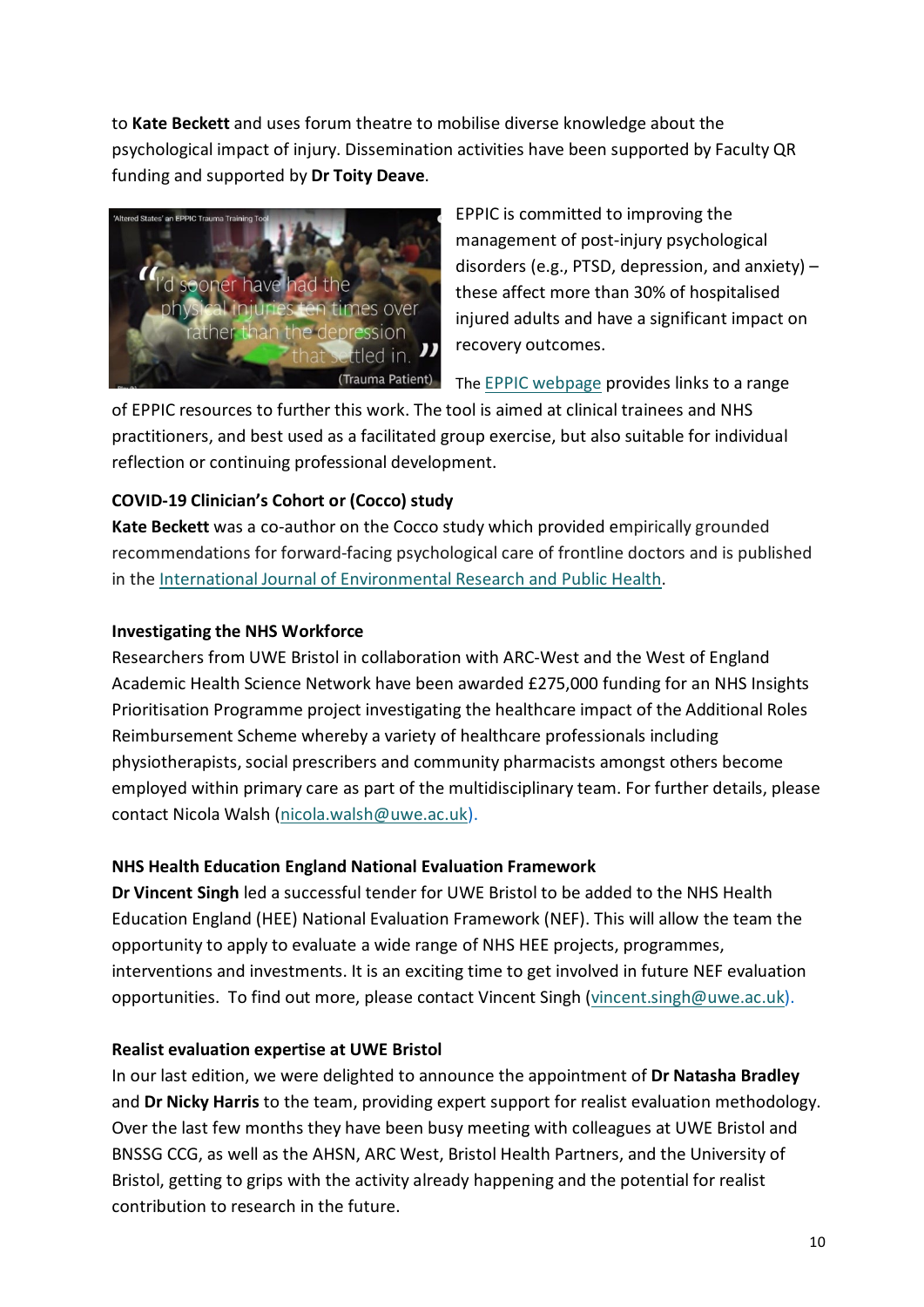Looking towards 2022, they are keen to develop useful resources and training events for fellow researchers and are currently collaborating with ARC West on an introductory course to be delivered in Spring. They have recently expanded the Realist Journal Club into 'REASON' – UWE Bristol's Realist Evaluation and Synthesis Online Network. REASON will meet monthly for a mix of seminars, methods discussions, and journal clubs. They welcome any new members from within and beyond UWE Bristol.

Please get in touch with Natasha [\(natasha.bradley@uwe.ac.uk\)](mailto:natasha.bradley@uwe.ac.uk) or Nicky [\(nicky.harris@uwe.ac.uk\)](mailto:nicky.harris@uwe.ac.uk) to find out more about any their activities.

# **News from the Children, Young People and Families theme**

Theme lead: [Dr Toity Deave](mailto:toity.deave@uwe.ac.uk)

#### **Voices in a Pandemic**

Children's Lockdown Experiences Applied to Recovery' (VIP-CLEAR) led by Professor Lindsey



McEwen (UWE Bristol) with **Dr Toity Deave**, **Dr Deepak Gopinath** and **Dr Laura Hobbs** as members of the research team, in spite of the challenges of COVID-19, has completed most of the data collection with nursery and primary school children in Bristol. We have really enjoyed working with pupils on our final activity which asked children to think about their hopes and ambitions for the future – using a

picture of a tree to frame their thinking. These workshops have seen children identify not only what they are looking forward to but also identifying how these ambitions might be achieved.

#### **South West Children's Palliative Care Network**

UWE Bristol has had longstanding links with the South West Children's Palliative Care Network (SWCPCN) through **Dr Nicky Harris** and **Dr Antonia Beringer**. The SWCPCN formed part of a successful group NIHR application (led by University of York) to form a national Collaboration for Paediatric Palliative Research – the CoPPAR network – aiming to develop research capacity in this field. Dr Nicky Harris is the researcher on the SW Children's Palliative Care Network steering group. The first meeting of CoPPAR is in January 2022 and presents an exciting opportunity to shape and participate in the future of research in this field.

**Dr Nicky Harris** has been invited to join the CHiP homeTec project, gathering evidence to support communication in homebased paediatric palliative care in Norway. Funding has just been approved and the project was launched in December 2021, with Nicky as an invited speaker.